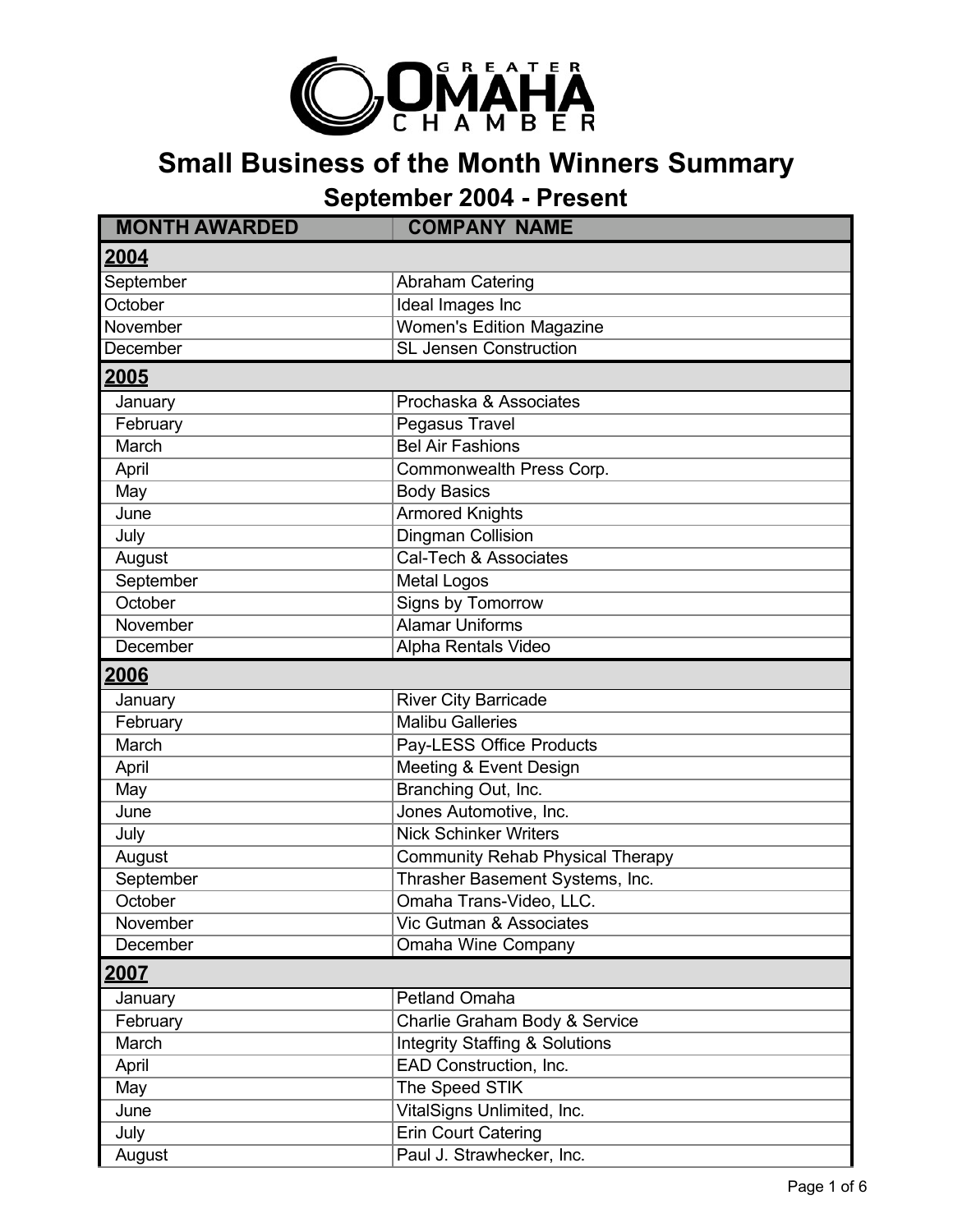| <b>MONTH AWARDED</b>            | <b>COMPANY NAME</b>                          |
|---------------------------------|----------------------------------------------|
| September                       | Voila! Blooms in Dundee                      |
| October                         | Regal Awards & Advertising                   |
| November                        | Tannenbaum Christmas Shop                    |
| December                        | <b>Universal Information Services</b>        |
| 2008                            |                                              |
| January                         | <b>Sandler Sales Training</b>                |
| February                        | <b>ARTicles Gallery &amp; Custom Framing</b> |
| March                           | <b>Omaha Title and Escrow</b>                |
| April                           | <b>Anderson Print Group</b>                  |
| May                             | Kinghorn Gardens                             |
| June                            | Rockbrook Village Shopping Center            |
| July                            | <b>Concentric Corporation</b>                |
| August                          | <b>LDMI</b>                                  |
| September                       | iAppeal Media                                |
| October                         | Elman & Co., Inc.                            |
| November                        | TenDot Corporate Travel, Inc.                |
| December                        | Better Business Equipment, Co.               |
| 2009                            |                                              |
| January                         | The Afternoon                                |
| February                        | <b>Noll Human Resource Services</b>          |
| March                           | <b>SkateDaze</b>                             |
| April                           | <b>SolutionOne</b>                           |
| May                             | Wessan Interactive                           |
| June                            | Mid-America Expositions, Inc.                |
| July                            | <b>Sanwick Remodeling Contractors</b>        |
| August                          | Midwest Impressions, Inc.                    |
| September                       | Hemphill Search Group, Inc.                  |
| October                         | planitOmaha, Inc.                            |
| November                        | North Sea Films, Inc.                        |
| December                        | WorkFit, Inc.                                |
| <u>2010</u>                     |                                              |
| January                         | Olympia Cycle                                |
| February                        | <b>REDSTONE Communications</b>               |
| March                           | <b>Buland Group</b>                          |
| April                           | Julio's                                      |
| May                             | The Interior Design Firm                     |
| June                            | Erwin's Jewelers Co.                         |
| July                            | <b>Lindley Clothing</b>                      |
| August                          | metroMagazine                                |
| September                       | Signs & Shapes International                 |
| October                         | Midwest Sound & Lighting, Inc.               |
| November                        | Norm's Door Service                          |
| December                        | <b>Market Media</b>                          |
| 2010 Small Business of the Year | <b>Signs &amp; Shapes International</b>      |
| <u> 2011 </u>                   |                                              |
| January                         | inTouch Communications                       |
| February                        | <b>Merchant Credit Adjusters</b>             |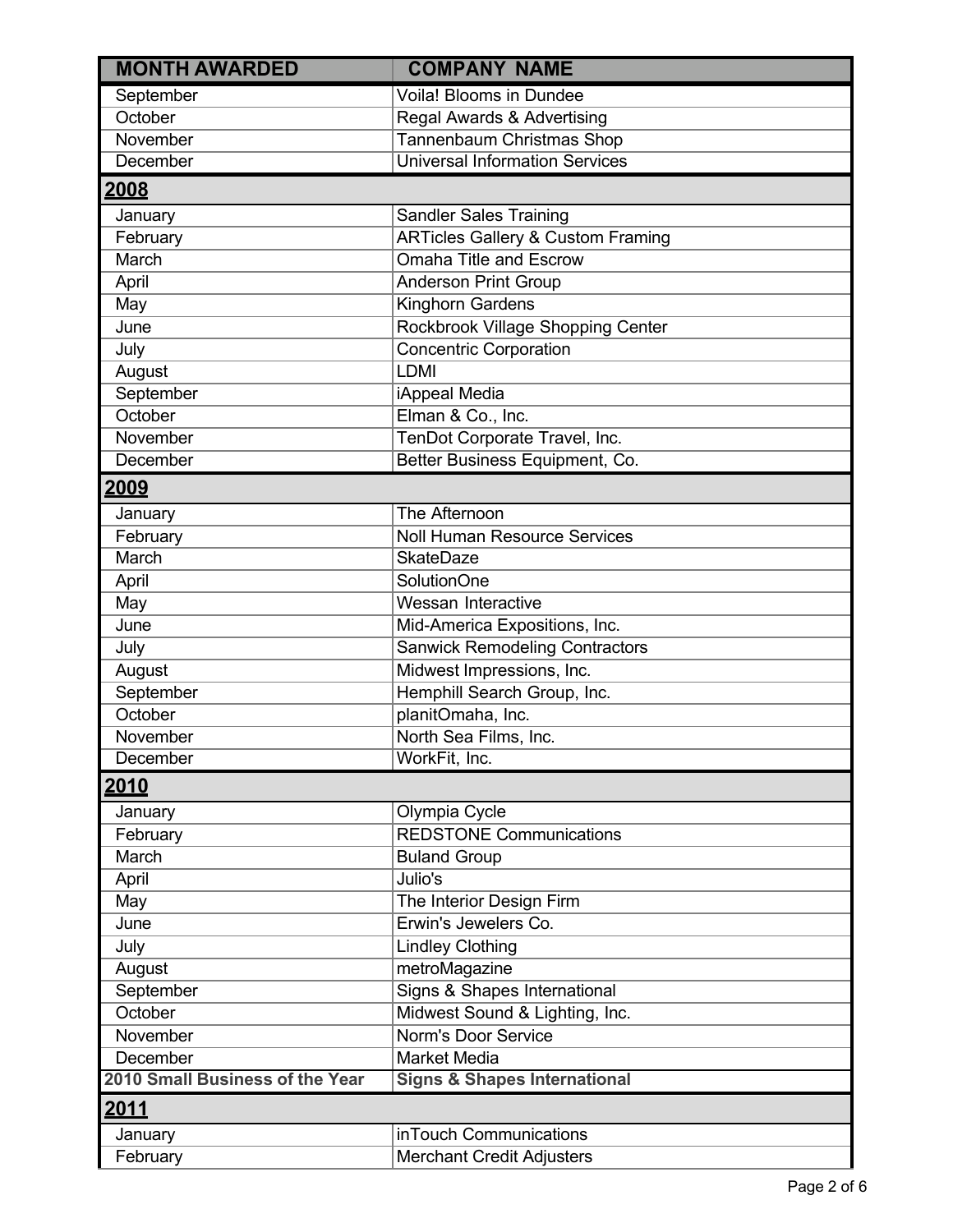| <b>MONTH AWARDED</b>            | <b>COMPANY NAME</b>                        |
|---------------------------------|--------------------------------------------|
| March                           | <b>Quality Irrigation</b>                  |
| April                           | United Distributors, Inc.                  |
| May                             | Zongkers Custom Furniture and Cabinetry    |
| June                            | <b>Iridian Group</b>                       |
| July                            | <b>BVH Architects</b>                      |
| August                          | Zaiss & Company                            |
| September                       | P & L Capital Corp.                        |
| October                         | I-Go Van and Storage Co.                   |
| November                        | The Filter Shop, Inc.                      |
| December                        | BounceU                                    |
| 2011 Small Business of the Year | <b>Quality Irrigation</b>                  |
| 2012                            |                                            |
| January                         | <b>Green Room Studios</b>                  |
| February                        | <b>Omaha Friendly Services</b>             |
| March                           | <b>Office Furniture Installers</b>         |
| April                           | <b>Terry Hughes Tree Service</b>           |
| May                             | <b>Headsetters</b>                         |
| June                            | <b>Heritage Financial Services</b>         |
| July                            | Jerry Ryan Clothing and Sportswear         |
| August                          | <b>Inter-Tech Collision Centers</b>        |
| September                       | <b>Ruff Waters</b>                         |
| October                         | Renze Display                              |
| November                        | Christmas Décor                            |
| December                        | Mail Marketing                             |
| 2012 Small Business of the Year | <b>Office Furniture Installers</b>         |
| 2013                            |                                            |
| January                         | <b>Mitchell &amp; Associates</b>           |
| February                        | Spin Linen Management                      |
| March                           | Concierge Marketing, Inc.                  |
| April                           | <b>Albers Communications Group</b>         |
| May                             | Papio Fun Park                             |
| June                            | <b>B Street Collision Center</b>           |
| July                            | AA Windows 'N' Doors                       |
| August                          | <b>JZW</b> International                   |
| September                       | The Filter Shop                            |
| October                         | <b>WRK Systems, Inc.</b>                   |
| November                        | <b>Wolf Brothers</b>                       |
| December                        | <b>Foundation Supportworks</b>             |
| 2013 Small Business of the Year | <b>Foundation Supportworks</b>             |
| 2014                            |                                            |
| January                         | Investors Realty, Inc.                     |
| February                        | Jeff Quinn, Hypnotist & Corporate Magician |
| March                           | planitOmaha, Inc.                          |
| April                           | HotShot Deliveries, Inc                    |
| May                             | <b>BCDM Architects</b>                     |
| June                            | Airborne Academy                           |
| July                            | Valpak of Omaha                            |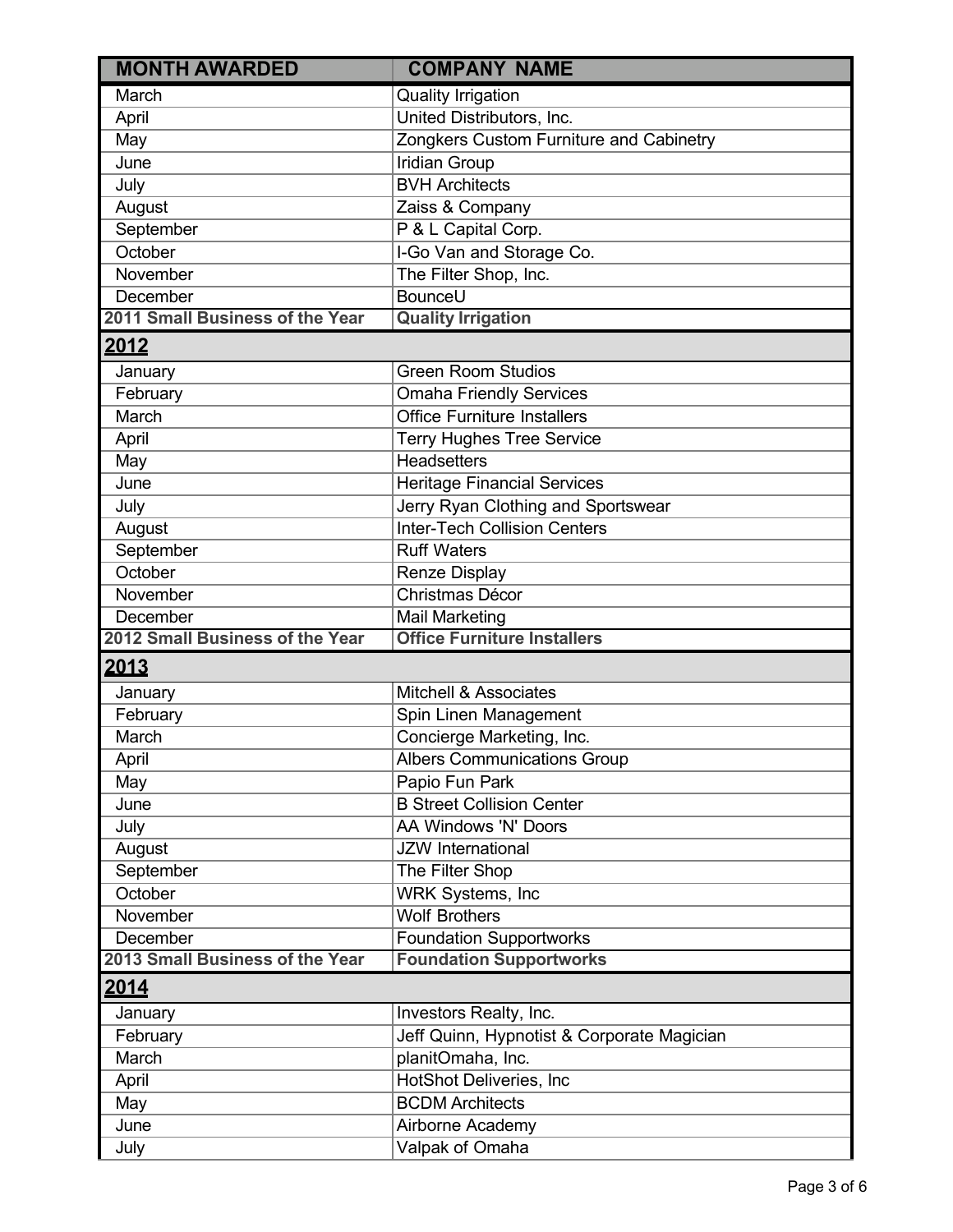| <b>MONTH AWARDED</b>            | <b>COMPANY NAME</b>                                   |
|---------------------------------|-------------------------------------------------------|
| August                          | <b>Convenient Care Plus</b>                           |
| September                       | Envoy, Inc.                                           |
| October                         | Specialized Garage Doors, LLC                         |
| November                        | One Source The Background Check Company               |
| December                        | Verdis Group                                          |
| 2014 Small Business of the Year | <b>Verdis Group</b>                                   |
| 2015                            |                                                       |
| January                         | <b>Volano Solutions</b>                               |
| February                        | Social Media Contractors                              |
| March                           | Apex Informatics                                      |
| April                           | <b>Green Beans Coffee</b>                             |
| May                             | Radio Lobo                                            |
| June                            | <b>Midwest Woodworkers</b>                            |
| July                            | Aksarben Cinema                                       |
| August                          | <b>Elevated SEO</b>                                   |
| September                       | Sun Valley Landscaping                                |
| October                         | Holidynamics                                          |
| November                        | <b>Spirit World</b>                                   |
| December                        | <b>West Lanes Bowling Center</b>                      |
| 2015 Small Business of the Year | <b>Sun Valley Landscaping</b>                         |
| <u> 2016</u>                    |                                                       |
| January                         | Husker Hammer Window Siding Roofing                   |
| February                        | The Olson Group                                       |
| March                           | Conference Technologies, Inc.                         |
| April                           | McLovin, A Store for Men                              |
| May                             | <b>PrintOvations</b>                                  |
| June                            | eCreamery Ice Cream & Gelato                          |
| July                            | <b>Schrock Innovations</b>                            |
| August                          | <b>Hot Shops Art Center</b>                           |
| September                       | Interface Web School                                  |
| October                         | <b>Rdglus Creative</b>                                |
| November                        | <b>North End Teleservices</b>                         |
| December                        | <b>Omaha Fashion Week</b>                             |
| 2016 Small Business of the Year | <b>North End Teleservices</b>                         |
| 2017                            |                                                       |
| January                         | Elder Law of Omaha, P.C., L.L.O                       |
| February                        | Pulp Paperia and Gifts                                |
| March                           | <b>Radio Talking Book Service</b>                     |
| April                           | <b>Turner Technology</b>                              |
| May                             | Play It Again Sports                                  |
| June                            | <b>iFixOmaha</b>                                      |
| July                            | Capstone Consulting, Inc.                             |
| August                          | One Source The Background Check Company               |
| September                       | Craters & Freighters of Eastern Nebraska              |
| October                         | <b>Contemporary Analysis</b>                          |
| November                        | United Insurance Agencies & Affordable Auto Insurance |
| December                        | <b>Vic Gutman &amp; Associates</b>                    |
| 2017 Small Business of the Year | Elder Law of Omaha, P.C., L.L.O                       |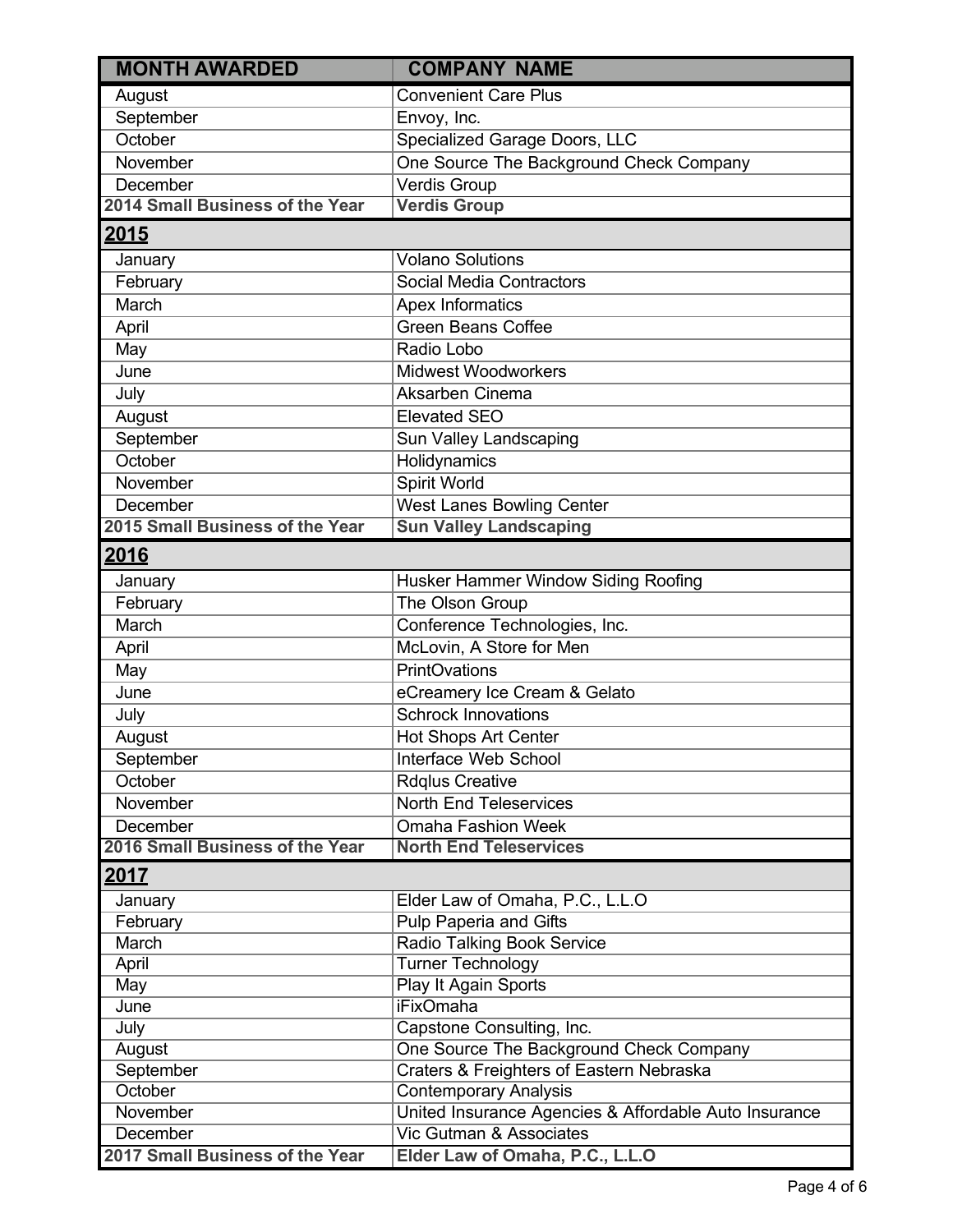| <b>MONTH AWARDED</b>            | <b>COMPANY NAME</b>                                 |
|---------------------------------|-----------------------------------------------------|
| 2018                            |                                                     |
| January                         | Don & Ron's CARSTAR                                 |
| February                        | LoTemp Equipment                                    |
| <b>March</b>                    | <b>Big Mama's Kitchen</b>                           |
| April                           | <b>Reclaimed Enterprises</b>                        |
| May                             | <b>Lion's Gate Security</b>                         |
| June                            | SignIt                                              |
| July                            | <b>Premier Claims</b>                               |
| August                          | Nebraska Tour Company                               |
| September                       | <b>Peitzmeier Demolition &amp; Concrete Cutting</b> |
| October                         | LifeLoop, LLC                                       |
| November                        | MyStaff, Inc.                                       |
| December                        | <b>Anytime Tees</b>                                 |
| 2018 Small Business of the Year | <b>Peitzmeier Demolition &amp; Concrete Cutting</b> |
| 2019                            |                                                     |
| January                         | <b>E</b> Creative                                   |
| February                        | <b>Clean Wash Laundry Systems</b>                   |
| March                           | <b>Miracle Hills Primary Care</b>                   |
| April                           | <b>Svec Promotions</b>                              |
| May                             | Re-Bath of the Heartland                            |
| June                            | <b>Digital Sky</b>                                  |
| July                            | <b>JAN-PRO of Omaha</b>                             |
| August                          | Heritage Financial Service, LLC                     |
| September                       | <b>Red Branch Media</b>                             |
| October                         | <b>Kugler Vision</b>                                |
| November                        | Clean Water Guys                                    |
| December                        | <b>Bozell</b>                                       |
| 2019 Small Business of the Year | <b>Bozell</b>                                       |
| 2020                            |                                                     |
| January                         | KreativElement                                      |
| February                        | Verdant                                             |
| March                           | <b>Carlson West Povondra Architects</b>             |
| April                           | <b>Royalty Roofing &amp; Renovations</b>            |
| May                             | <b>KJK LawnCare Inc.</b>                            |
| June                            | <b>Physicians Thrive</b>                            |
| July                            | <b>Bravium</b>                                      |
| August                          | Robert's Nursery, Landscapes & Lawns                |
| September                       | <b>CombOver Contracting</b>                         |
| October                         | <b>Brickway Brewery and Distillery</b>              |
| November                        | <b>Blair Freeman</b>                                |
| <b>December</b>                 | Patricia Catering and Cocktails                     |
| 2020 Small Business of the Year | <b>Brickway Brewery and Distillery</b>              |